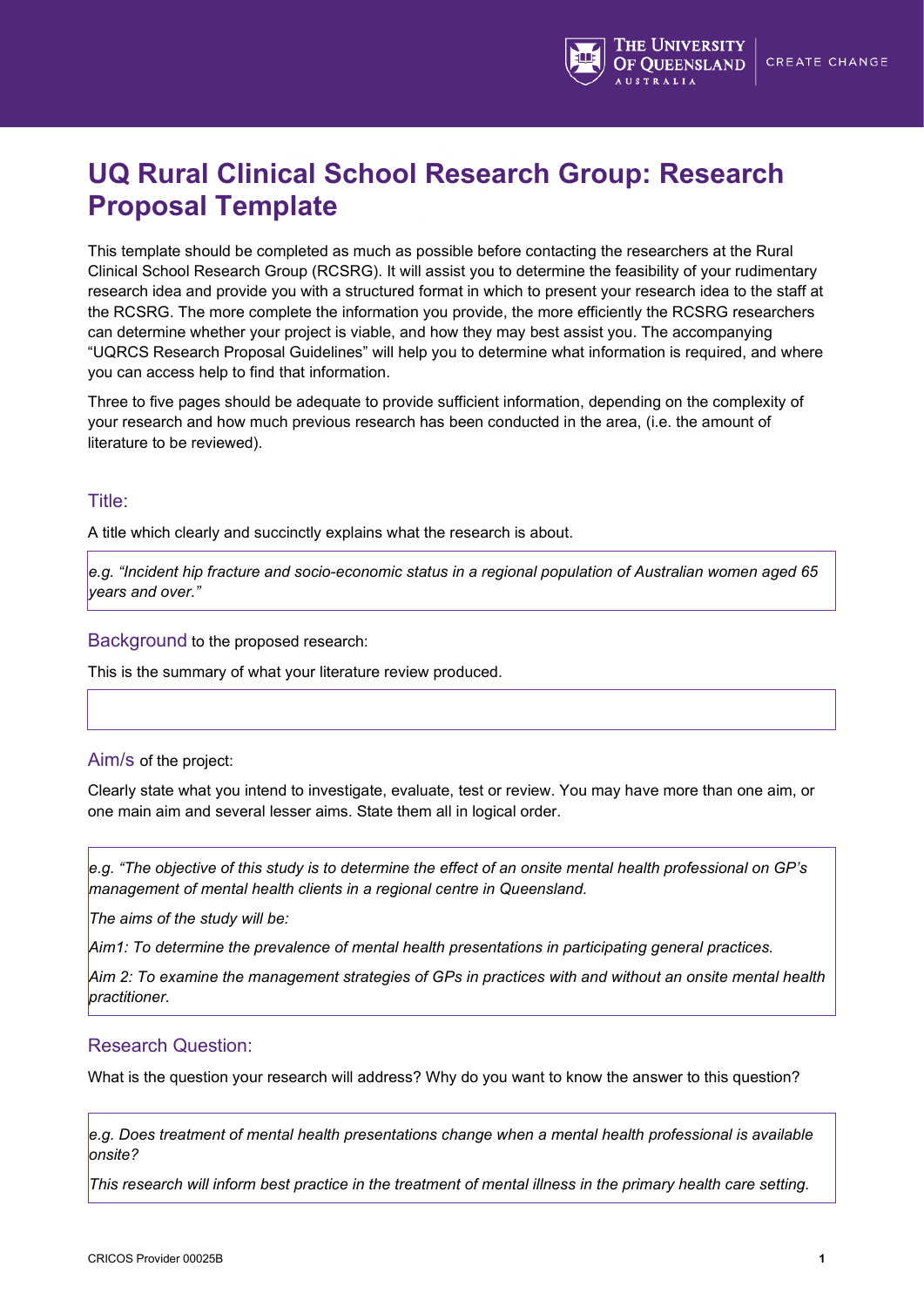

## **Research Plan**

## Study Design:

How are you going to conduct your research: will it be a data linkage; a retrospective cohort study; a prospective cross-sectional study; a double-blind randomised experiment?

*e.g. "Prospective cohort study"* 

*<u>discussing</u>* 

*"Retrospective chart audit"*

Participants: (Population and setting)

#### **Sample Population:**

Who are the group/s you are interested in?

*e.g. all patients/all males/males over 50; with a particular diagnosis/undergoing a certain procedure; in all Qld hospitals/all public hospitals/only your hospital/your clinic/all GP practices; in the past 10 years/12 months/the next 6 months*

#### **Sample size:**

How many participants do you intend to recruit?

#### **Inclusion and Exclusion Criteria**

*e.g. All adult patients with a diagnosis of X who attended the participating medical centres between April 2014 and March 2015 will be included.* 

*Patients will be excluded if they have any of the following: -being treated for condition of interest with X,Y, or Z therapies*

*-have a co-diagnosis of A, B or C conditions*

*-are pregnant or undergoing fertility treatment*

#### **Recruitment:**

How will you inform potential participants about the research and invite them to participate?

#### **Participant tasks:**

What will participants be required to do? Tasks may vary from answering an anonymous questionnaire to undergoing diagnostic procedures. If your project is a data linkage, there may be no participant involvement.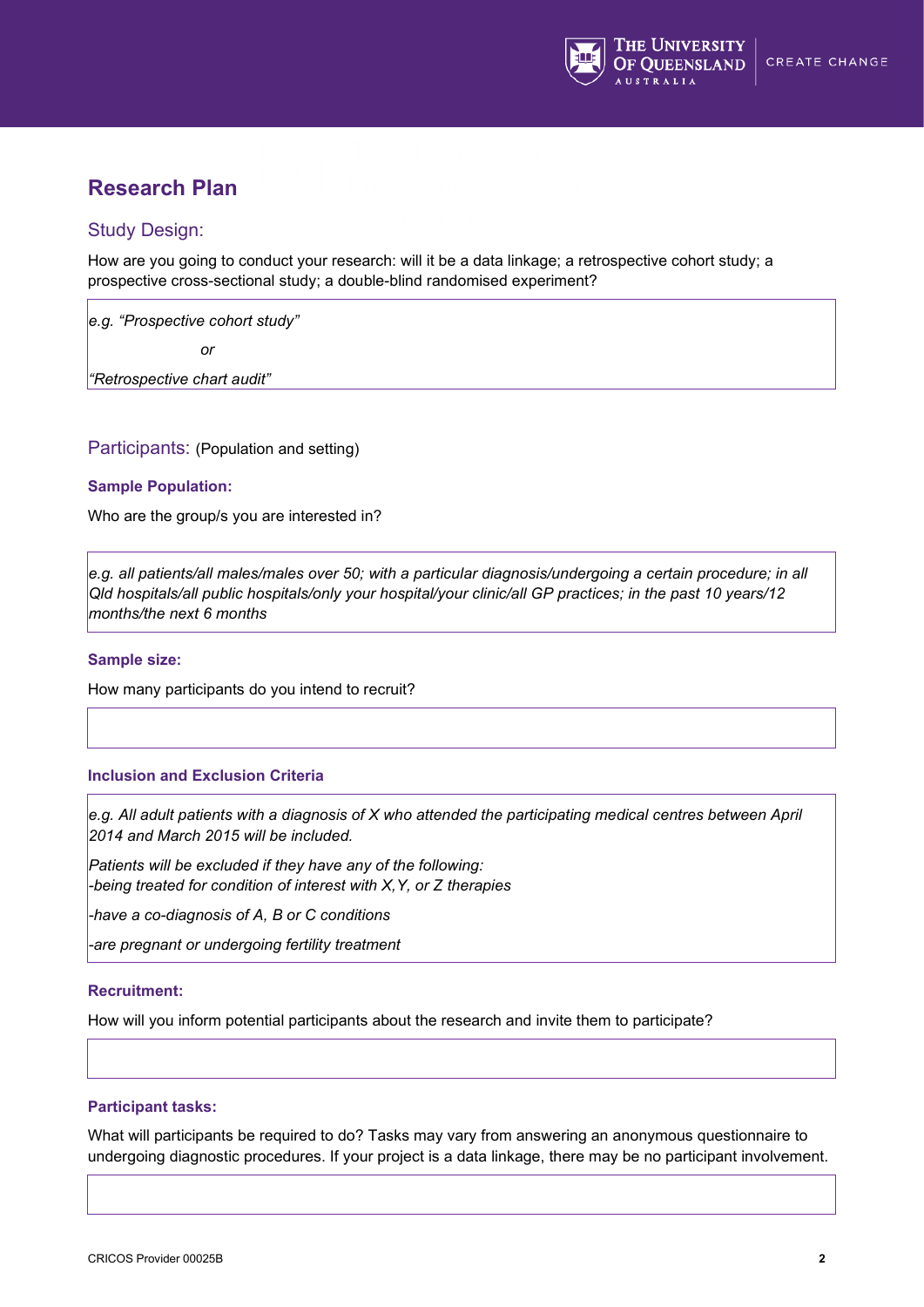

#### Measurements:

What will you measure, how, how frequently, on what equipment, by whom and how will the results be stored?

*e.g. A structured physical health assessment and Health Intelligence assessment will be conducted by the clinician and practice nurse, at the medical practice. The following data will be collected from each participant at the baseline interview. Where available it will be taken from the patient file. Where clinical and laboratory parameters are missing from the patient file, procedures will be undertaken to provide the data.* 

- *Demographics: age, sex, income level, health fund membership, postcode, marital status*
- *Diagnosed physical conditions/past medical history*
- *Clinical parameters: weight, height, waist/hip ratio, blood pressure, heart rate, capillary oxygen saturation, spirometry*
- *Health behaviors (i.e. structured lifestyle questionnaire)*
- *Health Intelligence (i.e. structured health awareness questionnaire)*

*Changes in health behaviors and health intelligence will be assessed at 6 and 12 month follow up visits with administration of the health and lifestyle questionnaires.* 

*Data will be saved into a password protected database, by the nurse/researcher/medical health professional*.

#### Expected outcomes:

What are the outcomes you will measure? What do you expect to find?

#### **Significance/rationale:**

What will it add to the current body of knowledge? Why is it important - to patients, community, nationally, economically, socially?

#### **Analysis:**

How will data be analysed?

## Dissemination of findings:

What will you do with your research outcomes? Will results be used at the facility level? Are there preferred venues for sharing your findings (e.g., grand rounds, seminars, conferences, journal articles)?